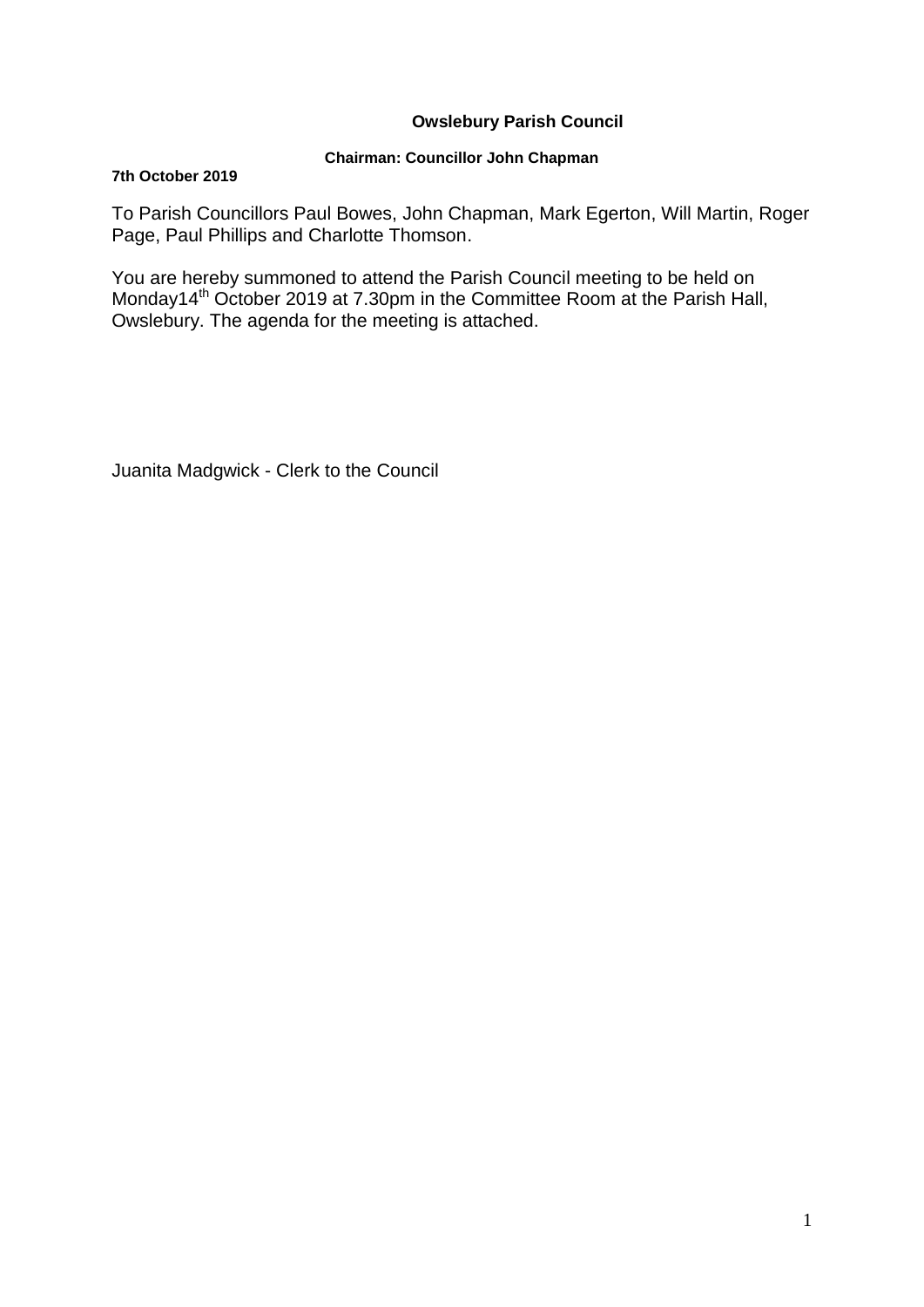### **AGENDA**

### **Owslebury Parish Council Meeting 14th October 2019 In the Committee Room, Parish Hall at 7.30pm.**

*Members of the public and press are invited to attend except for any specific item which is marked confidential on the agenda. The press and public may not speak when the Council is in session, but they can make points or ask questions in the allocated time during the questions from members of the public item on the agenda. Background papers are available for viewing by appointment before the meeting. They will be circulated to Councillors in the days before the meeting.* 

- 136) **Apologies for absence.**
- 137) **To receive Disclosure of interests on Agenda Items.**
- 138) **To approve the Minutes of the Parish Council Meeting held on 9th Sep 2019.**
- 139) **To hear public questions and comments:**
	- a) Planning applications: statements of intent from owners or agents and public comments;
	- b) Other agenda items public comments.
- 140) **County and District Councillors reports.**
- 141) **Police and Neighbourhood Watch Reports.**
	- a) To consider sharing ACSO with Swanmore PC
- 142) **Planning.** 
	- a) To consider Planning Applications (Note A)
	- b) To consider Planning Decisions (Note B).
	- c) To consider Enforcement matters
	- d) To consider any general matters.

#### 143) **Highways.**

- a) To consider the quotes to supply and install wooden posts around the Islands opposite the Ship Inn.
- b) An update on the Speed Sign
- c) Gorse Down Island
- d) To consider any general matters.
- 144) **Rights Of Way.**
	- a) Red Lane
	- b) To consider any general matters
- 145) **Opens Spaces, Recreation and Play Grounds.**
	- a) To approve 1 operational playground inspection a year
	- b) Update from Cllr Egerton on Colden Common using the Sports Field
	- c) To consider any general matters.
- 146) **Finance, administration and statutory matters**.
	- a) To review the Complaints Policy
	- b) To review the CCTV Policy
	- c) To note the half year financial performance against budget.
	- d) To note payments made since last meeting, receipts and to approve proposed payments.
	- e) To consider any general matters.
- 147) **To consider Clerk's Report (Note C).**
- 148) **Information exchange and Agenda items for next meeting.**
- 149) **To agree date of next council meetings (11th November 2019 at 7.30pm).**

Juanita Madgwick Clerk and Responsible Financial Officer. <sup>7th</sup> October 2019 07882 375996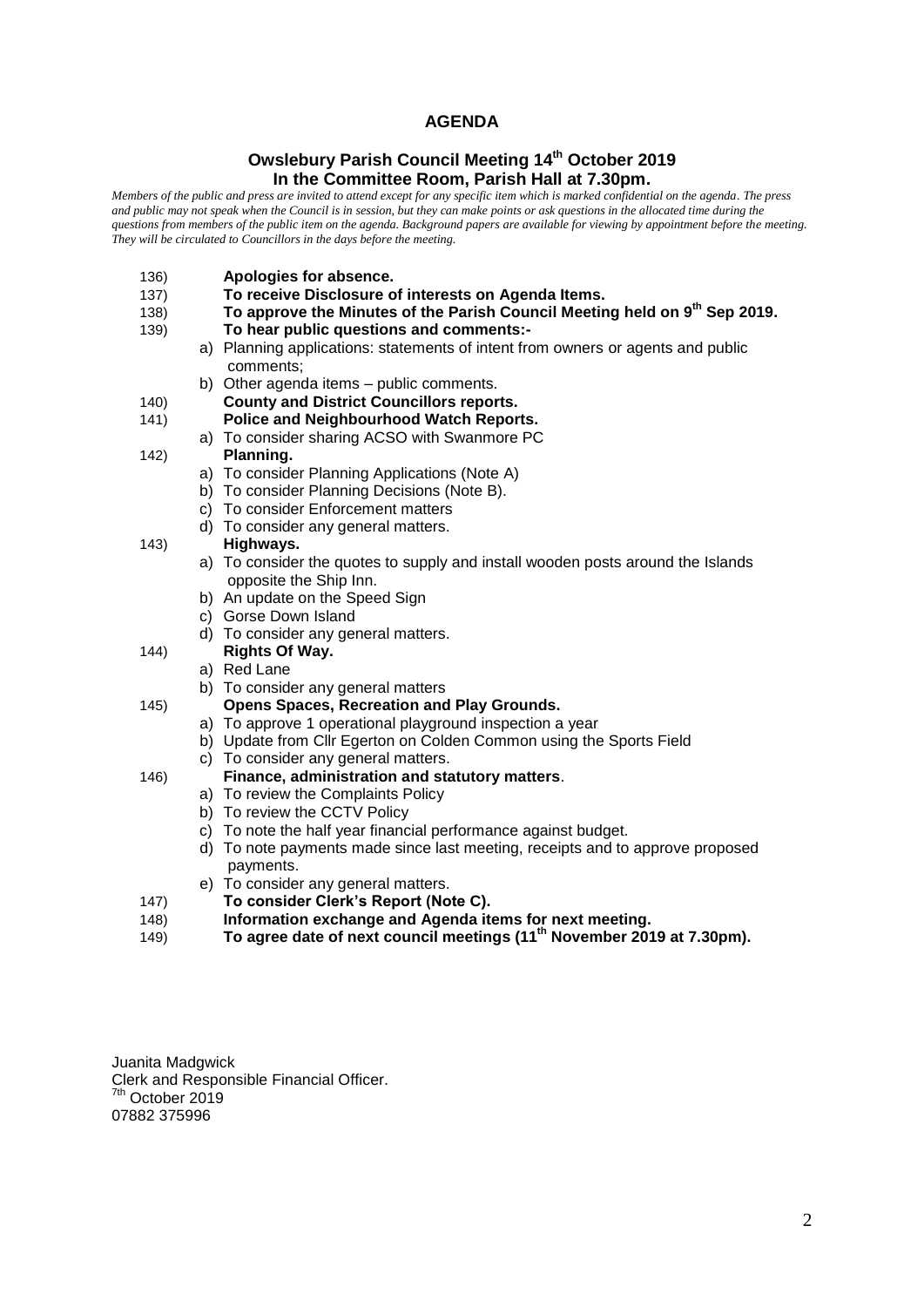# **NOTE A: PLANNING APPLICATIONS.**

| SDNP/19/04586/LIS           | Marwell Wildlife Thompson Lane Owslebury SO21 1JH                              |  |  |
|-----------------------------|--------------------------------------------------------------------------------|--|--|
| Proposal:                   | Change of use of the first floor in the Vets Cottage from staff residential to |  |  |
|                             | staff office together with new internal wall.                                  |  |  |
| Deadline for Comment        | $23rd$ October                                                                 |  |  |
|                             |                                                                                |  |  |
| SDNP/19/04578/LIS           | The Farm House Main Road Owslebury Winchester Hampshire SO21                   |  |  |
|                             | 1LU                                                                            |  |  |
| Proposal:                   | Replace ground floor windows and French doors on south elevation of the        |  |  |
|                             | rear extension                                                                 |  |  |
| <b>Deadline for Comment</b> | $22nd$ October                                                                 |  |  |
|                             |                                                                                |  |  |
| SDNP/19/04343/HOUS          | Elm Farm Baybridge Lane Owslebury SO21 1JN                                     |  |  |
| Proposal:                   | Proposed oak barn to replace dilapidated stables and Hay barn                  |  |  |
| <b>Deadline for Comment</b> | 9 <sup>th</sup> October                                                        |  |  |
|                             |                                                                                |  |  |
| SDNP/19/04185/HOUS          | Rowhay Farm Roughay Lane Upham Hampshire SO32 1JP                              |  |  |
| Proposal:                   | Demolition of existing west elevation lean-to and construction of single       |  |  |
|                             | storey linked study/farm office, Two storey extension over existing single     |  |  |
|                             | storey annexe, proposed balcony, raised patio area and new windows and         |  |  |
|                             | doors to main dwelling, proposed new front portico entrance, remodelling       |  |  |
|                             | of existing fenestration, partial demolition and internal alterations.         |  |  |
| Deadline for Comment        | 1 <sup>st</sup> October                                                        |  |  |

Any applications received between the date of the agenda and the meeting will be advised separately.

# **NOTE B: PLANNING DECISIONS**

| SDNP/19/02007/LDE | Hensting Hall Hensting Lane Fishers Pond SO50 7HH                     |
|-------------------|-----------------------------------------------------------------------|
| Proposal:         | The change of use of part of an agricultural building and some garden |
|                   | land to a dwelling house, as shown on the plans accompanying this     |
|                   | application.                                                          |
| Decision:         | <b>Split Decision</b>                                                 |

Decisions announced by SDNP or WCC between the date of the agenda and the meeting will be advised separately.

## **NOTE C: CLERK'S REPORT ON ACTIONS ARISING FROM THE MINUTES NOT INCLUDED ELSEWHERE ON AGENDA.**

| Action: Parish Hall Advisory Committee.                          |                                                         | By Whom: |
|------------------------------------------------------------------|---------------------------------------------------------|----------|
| $\bullet$                                                        | Clerk to set-up and prepared preliminary list of issues |          |
| OPHMC to consider revisions to current constitution<br>$\bullet$ |                                                         | On Hold  |
| Currently 'On Hold'<br>$\bullet$                                 |                                                         |          |
|                                                                  |                                                         |          |
| Action: Local transport services.                                |                                                         | By Whom: |
| $\bullet$                                                        | Council to consider other transport options.            | Clerk    |
| $\bullet$                                                        | Council to consider transport from Twyford to Owslebury |          |
| $\bullet$                                                        | Awaiting outcome of HCC review                          | On Hold  |